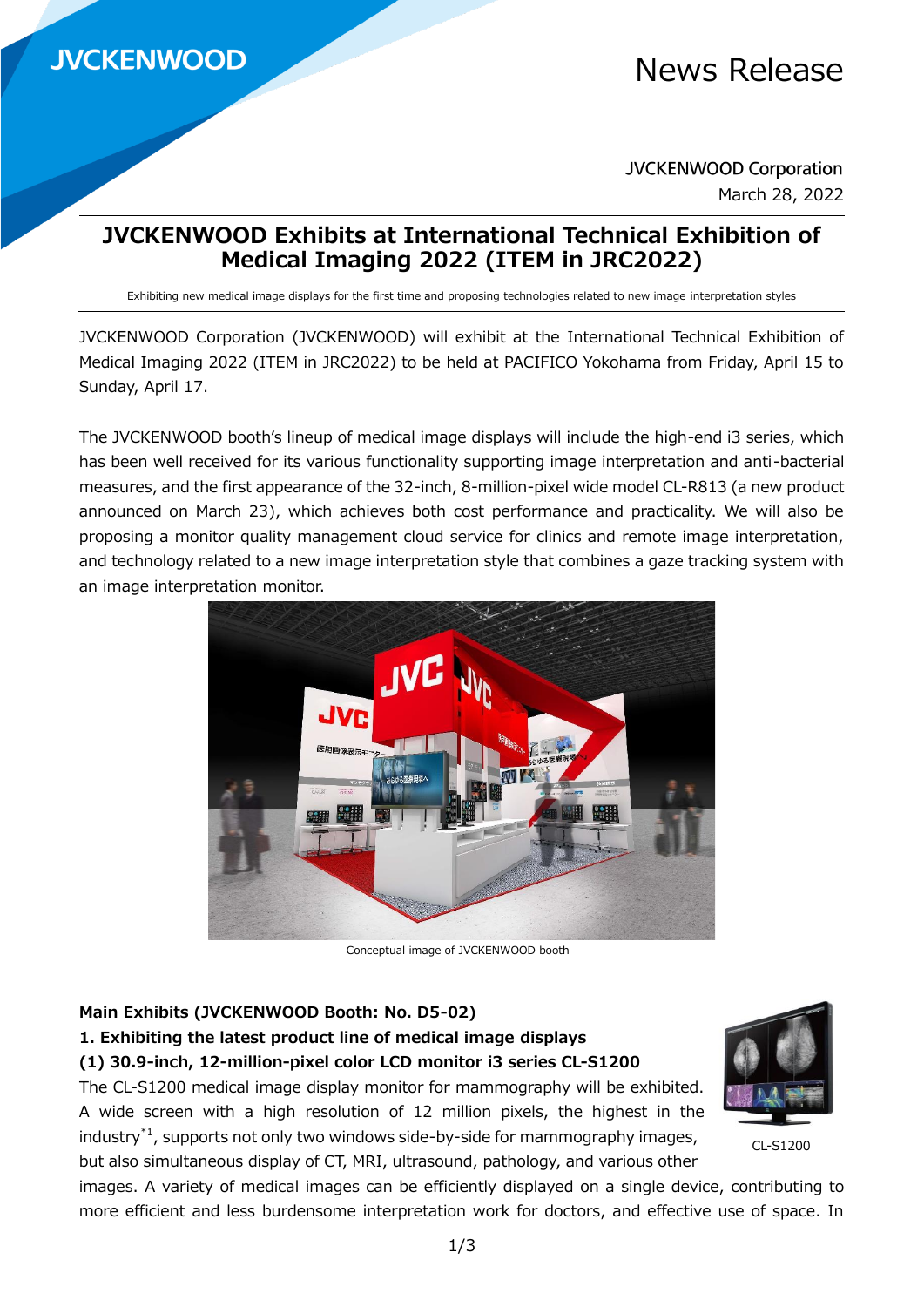addition, an antibacterial<sup>\*2</sup> coating has been applied to the body part and the liquid crystal surface has been covered by a glass filter, adopting a design that considers hygienic control and supporting measures to prevent infection in hospitals. It will be exhibited together with anti-infection, waterproof keyboards, and mice in the MEDIGENIC series.

\*1: For medical monitors used for radiology diagnostic imaging (as of March 2022; based on a survey by JVCKENWOOD).

\*2: This product does not have antibacterial effects against all bacteria. Antibacterial coatings are not applied to the stand and the glass filter.

### **(2) 30-inch, 6-million-pixel color LCD monitor i3 series CL-S600**

The CL-S600 medical image display for PACS\*3, which achieves a 6-million-pixel resolution equivalent to that of two 3-million-pixel monitors on a single unit, will be exhibited. With clear visibility from a high brightness of 1300 cd/ $m^2$  and high contrast ratio of 2000:1, and anti-bacterial measures on the body part, the display is designed to support doctors' image interpretation work.

\*3: Picture Archiving and Communication Systems. Medical image management

systems that receive image data taken by imaging systems, such as CR, CT, and MRI, through networks and store/manage the data.

# **(3) First exhibition: 32-inch 8-million-pixel color LCD monitor CL-R813 (simultaneously announced today)**

CL-R813, a new medical image display for electronic medical records and modalities that offers a level of both cost performance and practicality that makes it easy to introduce into clinics, will be exhibited for the first time. The 32-inch-wide screen area supports simultaneous display of CT, MRI, CR/DR, and various other medical images. It is also possible to freely lay out various application windows, such as

viewers, reports, and AI judgment results, on a single screen. Additionally, these monitors comply with the DICOM Part 14 gradation curve, which is required for medical image display. Finally, it features a slim, lightweight design with a narrow bezel, providing a comfortable desktop workspace.

## **2. Exhibiting PM Medivisor Cloud, a monitor quality management cloud service for clinics and remote image interpretation**

PM Medivisor Cloud is a cloud service that provides administrators with a safe and efficient way to collect, analyze, and store the operating status of monitors installed both inside and outside hospitals via the Internet. Administrators can remotely and

comprehensively manage and check the quality status of monitors regardless of location, greatly simplifying management and reducing maintenance costs.

Additionally, secure remote management over the Internet can be performed through secure communication protocols. We are proposing solutions that address the challenges of labor shortages







CL-R813



CL-S600